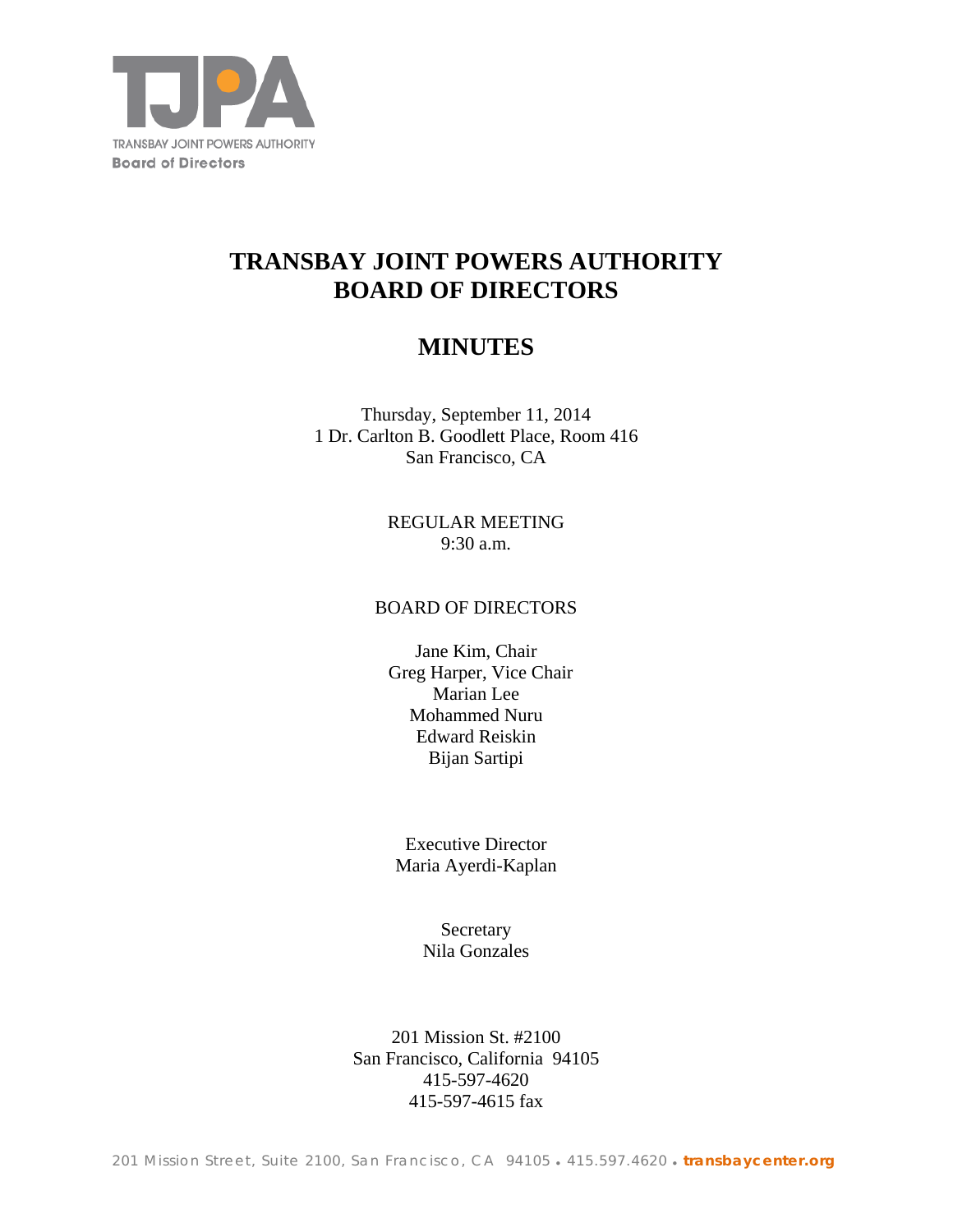## 9:30 – REGULAR MEETING

## ORDER OF BUSINESS

1. Call to Order

Chair Kim called the meeting to order at 9:40 a.m.

## 2. Roll Call

Secretary Gonzales announced that Director Sartipi was absent due to a scheduling conflict and Director Deal retired therefore Director Lee was joining as the representative for the Peninsula Corridor Joint Powers Board also known as Caltrain.

Present: Marian Lee Mohammed Nuru Ed Reiskin *(arrived during ED Report)* Greg Harper Jane Kim

Absent: Bijan Sartipi

3. Communications

None.

4. Board of Director's New and Old Business

None.

- 5. Executive Director's Report
	- Block 5 Update
	- Construction Update
	- Bus Ramp Construction Outreach
	- Ouarterly Financial Reports

Executive Director Ayerdi-Kaplan reported on the Mello Roos Community Facilities District (CFD) and thanked Mayor Lee, Supervisor and TJPA Chair Kim, Supervisor Weiner, and the Board of Supervisors for holding firm on the maximum tax rates that were in the legislation originally introduced in July 2014. She acknowledged and thanked the public for their support of the CFD and the project over the past twenty years. Andrew Schwartz, TJPA counsel, described the Transit Center District Plan purpose and benefits which provide that in return for the permission to build taller buildings than allowed by existing zoning, the developers building to the increased heights would pay a Mello Roos CFD special tax of which the TJPA's portion would be 82.6%. Executive Director Ayerdi-Kaplan further reported that as a result of the United States Department of Transportation (US DOT) referring to the project as a national model and identifying a lot of the agency's work as national best practices, TJPA was invited by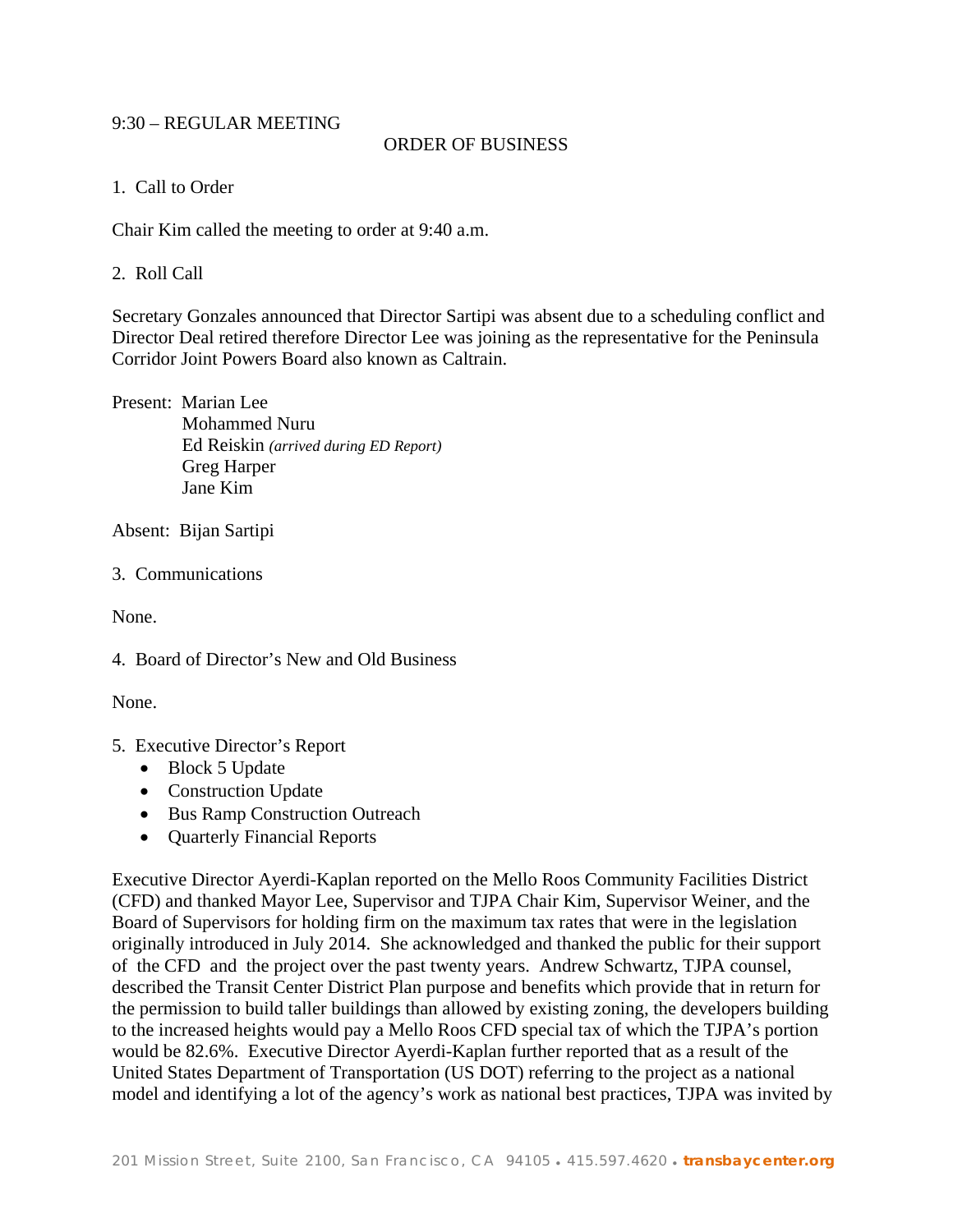the Federal Railroad Administration (FRA) to present in August at their first FRA Program Delivery conference in Washington, D.C. Scott Boule and Mark Zabaneh presented on behalf of the TJPA and both presentations were very well received and generated positive feedback from the audience as well as the FRA. Executive Director Ayerdi-Kaplan also noted that the FRA was complimentary in their closeout remarks when they conducted their construction site visit and program review and they identified, as a national best practice, the program's risk and contingency management as well as the Buy America jobs map. She provided updated maps to the Board of Directors which reflected the increase in construction jobs alone across the United States from 6,140 to 7,121 added since May 2014. She added that the project is adding approximately 500 jobs per month. She also provided an update on the Downtown Rail Extension Supplemental Environmental Impact Statement/ Environmental Impact Report (SEIS/EIR) and stated that the administrative draft has been provided to participating agencies for comment and is expected to be released to the public for comment later in the Fall with an advance update to the Board of Directors. She also reported that the Summer internship program concluded in August and expressed appreciation for the motivated and inspired students that worked on the project who can be seen and heard on the agency's website under Faces of Transbay.

Courtney Pash, Office of Community Investment and Infrastructure, presented the Block 5 Update.

Steve Rule, Turner Construction, presented the Construction Update. Executive Director Ayerdi-Kaplan announced that Steve Humphreys, Webcor/Obayashi, would have presented an update on the Saylor report but he was called away to jury duty and therefore will report on it next month.

Scott Boule, TJPA Legislative Affairs & Community Outreach Manager, presented the Bus Ramp Construction Outreach that has taken place including two community meetings at the TJPA office on September 10, 2014 and advised that outreach would continue. Chair Kim suggested staff attend meetings convened by her office to discuss activity in the area.

Craig Boyer, TJPA Finance Coordinator, presented the Quarterly Financial Reports.

#### Public Comment:

Roland Lebrun stated that he agreed with the Executive Director's comments regarding the CFD and congratulated Supervisor Kim, the Board of Supervisors, and the Mayor's Office for reaching a deal with the developers. Mr. Lebrun suggested that Block 5 was supposed to be for Phase 2, to fund the Downtown Rail Extension, and provided comments on its Request for Proposals and the reference to the SEIS/EIR. He further provided comments on the impacts he felt there would be if it is built as designed.

6. Citizens Advisory Committee (CAC) Update

Bruce Agid, CAC Vice Chair, extended congratulations to everyone on the proposed deal with the developers regarding the formation of the special district tax. Mr. Agid applauded the efforts of the Executive Director and project team to manage the costs but still expressed concern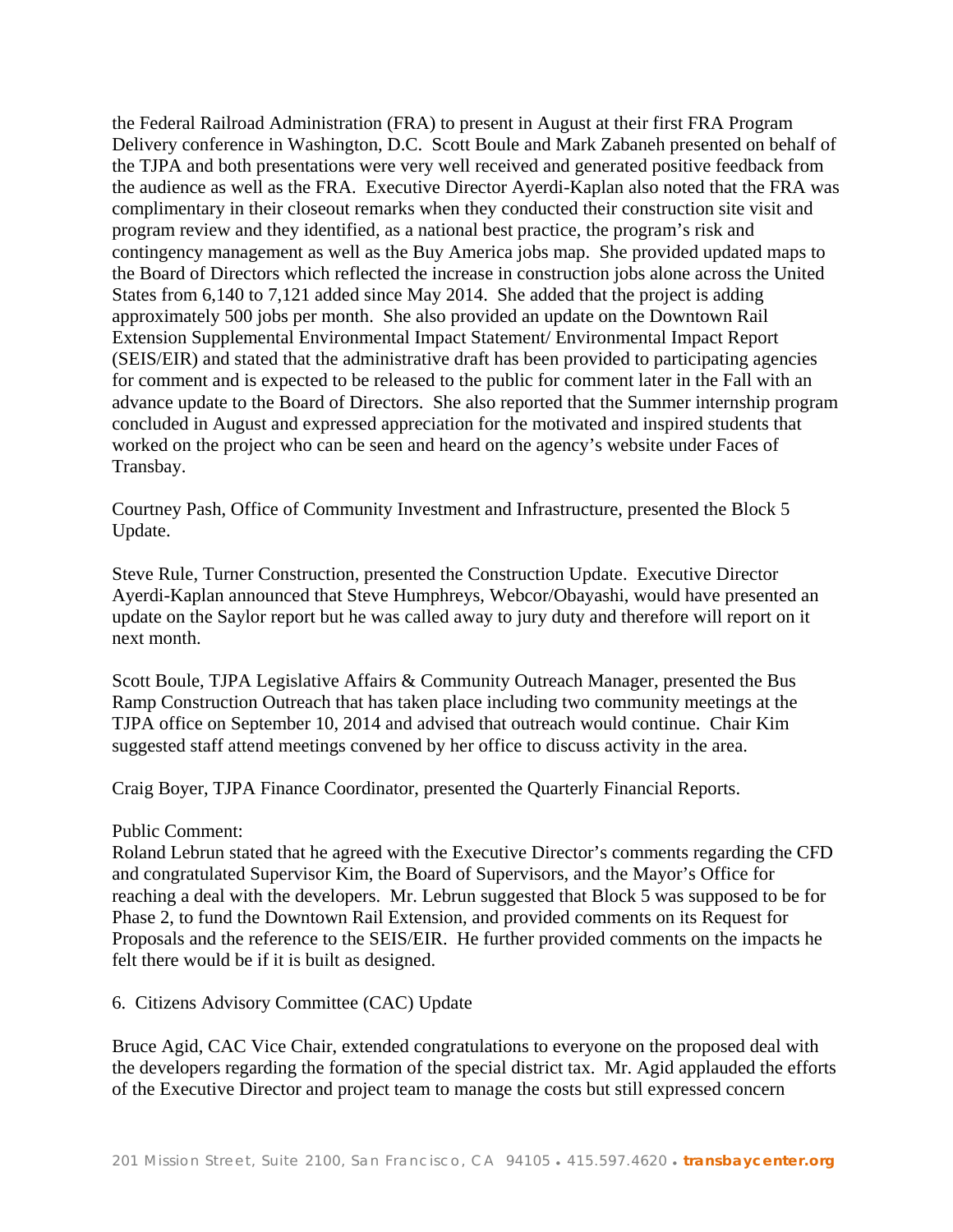regarding cost because of the trend of higher than anticipated bids received and the tight program reserves and contingencies. He further stated that the CAC is cautiously optimistic as the packages recommended for approval on today's agenda are under the estimates and they hope this continues with the remaining bid packages to secure the bids and find additional savings to offset the higher than anticipated costs of previously awarded bid packages.

Mr. Agid also suggested that it is an appropriate time to revisit the opportunity for uniform heights and level boarding for Caltrain and High Speed Rail (HSR) to insure the right decisions are made now for maximum operational flexibility, capacity, and passenger accessibility. Chair Kim requested this item be brought to the Board in October. Executive Director Ayerdi-Kaplan stated that the Metropolitan Transportation Commission has taken the lead on these discussions and the TJPA supports level boarding heights. Director Lee stated it is timely to bring this topic to the TJPA and she also offered to present to the CAC.

Mr. Agid also stated that staff has provided several updates on various aspects of the plans for Phase 2 and listed updates the CAC will be requesting in the future months, which included a comprehensive integrated high level Phase 2 update including the train yard study, the I280 study, the SEIS/EIR, the project delivery methods, and funding strategies.

## 7. Public Comment

Jim Patrick, Patrick  $& Co.,$  suggested there should be a Phase 3 that would entail building additional tunnels.

THE FOLLOWING MATTERS BEFORE THE TRANSBAY JOINT POWERS AUTHORITY ARE RECOMMENDED FOR ACTION AS STATED BY THE EXECUTIVE DIRECTOR OR THE CHAIR.

## CONSENT CALENDAR

8. All matters listed hereunder constitute a Consent Calendar, are considered to be routine by the Transbay Joint Powers Authority, and will be acted upon by a single vote. There will be no separate discussion of these items unless a member of the Board or the public so requests, in which event the matter shall be removed from the Consent Calendar and considered as a separate item.

- (8.1) Approving the Minutes of the July 10, 2014 meeting.
- (8.2) Authorizing the Executive Director to amend Professional Services Agreement No. 09- 01-APP-000, for Real Estate Appraisal Services with Carneghi-Blum & Partners, Inc. to extend the agreement to a maximum term of six years with no change to the maximum compensation under the Agreement.

RESOLUTION 14-029

On motion to approve the Consent Calendar:

## ADOPTED: AYES – Lee, Nuru, Reiskin, Harper, and Kim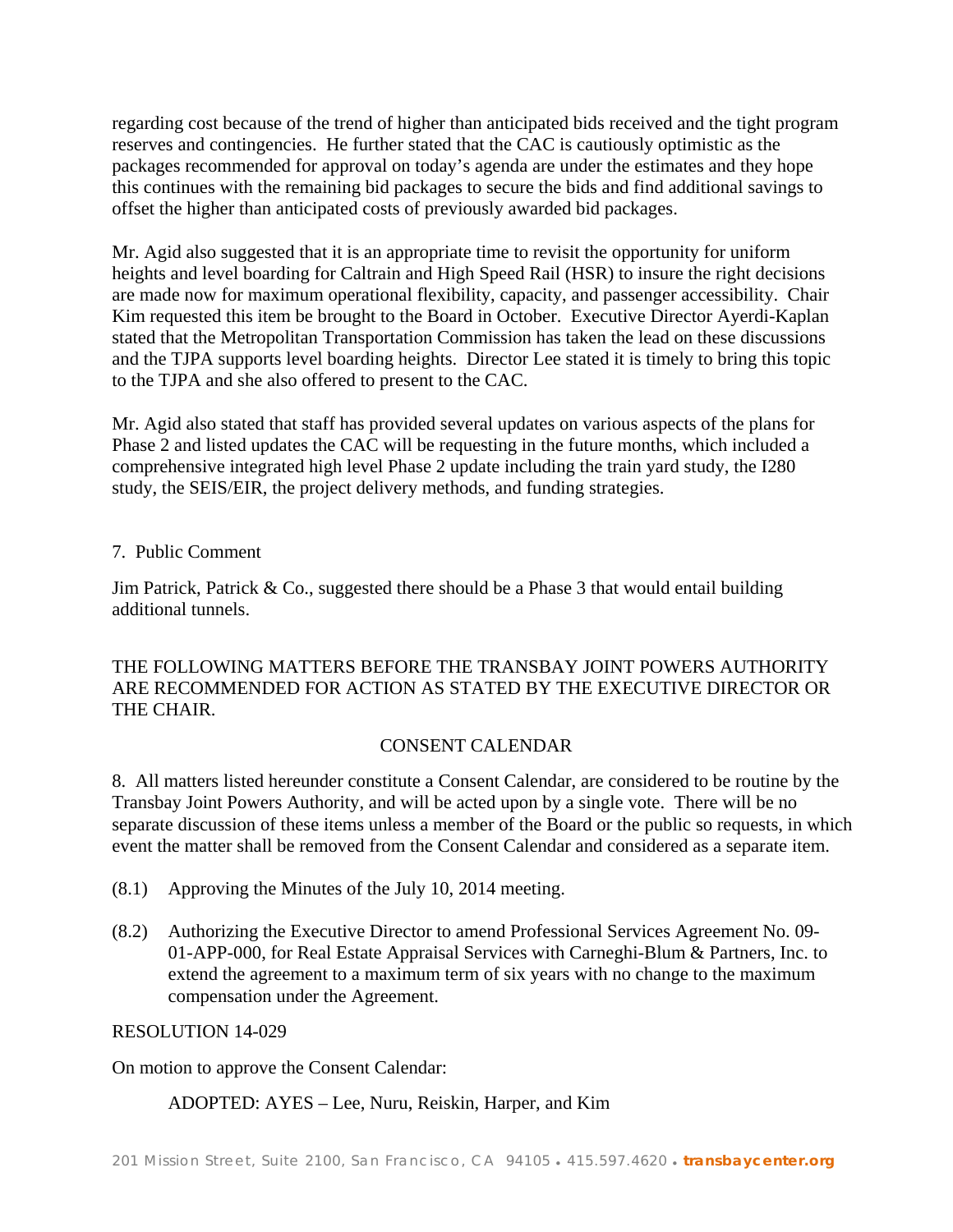## REGULAR CALENDAR

## *At the request of the Chair, items 9 and 10 were called together.*

9. Approving an Amendment to Contract No. 08-04-CMGC-000, authorizing Webcor/Obayashi Joint Venture to award a Trade Work subcontract to Desert Mechanical, Inc. as the responsible bidder submitting the lowest responsive bid in the amount of \$15,782,188 for TG10.2: Plumbing, thereby increasing authorized Direct Costs by \$15,782,188, and the authorized Construction Services Fixed Fee by \$1,199,446.

Mark Zabaneh, TJPA Senior Program Manager, presented the item.

Director Reiskin stated that the Rooftop Park is part of the scope included in the \$1.899 budget approved in July 2013, noted that these packages do not include park scope, and stated future budget comparisons would be more helpful if they are comparable. He commended staff for inclusion of deductive bid alternates and requests for value engineering proposals but suggested keeping the greywater scope in the award for the additional \$80,000 and not accepting the deductive alternate because he felt the greywater system was important. Wayne Gaw, WSP, of the design team explained that the project still has the greywater system and the additional \$80,000 is for an extra component that adds an educational element so that the greywater process can be visible to the public but it is not a necessity to the greywater treatment process and there is no impact to the greywater functionality. Mr. Zabaneh clarified that if the Board decided to add the \$80,000 greywater element to the award, they would also keep the wetland feature which was part of the Board approved deduct alternates when they approved the budget in July 2013. Chair Kim and Director Reiskin stated that they felt it was worth adding back the \$80,000.

Director Reiskin made a motion to approve the item with an amendment to restore \$80,000 by not accepting the deductive alternate and Director Harper seconded.

#### Public Comment:

Tyson Shower of Hanson Bridgett, attorney for Airco Mechanical, provided comments on their protest to Desert Mechanical's bids for both TG10.2: Plumbing and TG10.3: HVAC and suggested the bids be thrown out. Director Reiskin stated he was satisfied with the response to the protest that was received from staff and Director Nuru concurred.

Roland Lebrun provided comments regarding delivering on time and on budget and suggested looking at other forms of engineering contracts being used in Australia and Hong Kong.

RESOLUTION 14-030

On motion to approve as amended:

ADOPTED: AYES – Nuru, Reiskin, Harper, and Kim ABSTAIN – Lee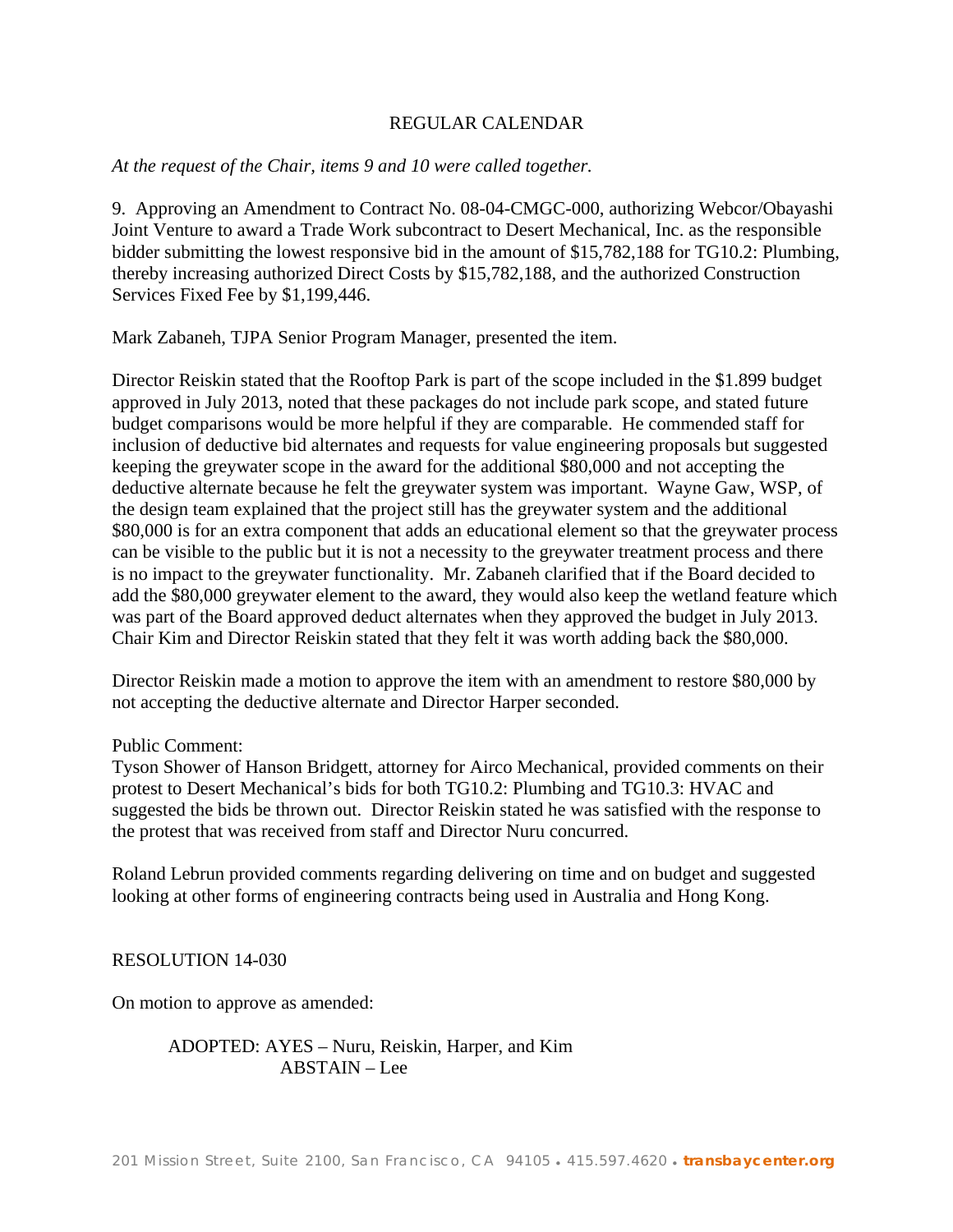10. Approving an Amendment to Contract No. 08-04-CMGC-000, authorizing Webcor/Obayashi Joint Venture to award a Trade Work subcontract to Desert Mechanical, Inc. as the responsible bidder submitting the lowest responsive bid in the amount of \$12,059,025 for TG10.3: Heating, Ventilating and Air Conditioning, thereby increasing authorized Direct Costs by \$12,059,025, and the authorized Construction Services Fixed Fee by \$916,486.

Mark Zabaneh, TJPA Senior Program Manager, presented the item.

#### Public Comment:

Nathan Gamble, Airco Mechanical, listed the work he has done on the project thus far as a lower tier subcontractor and stated they have been successful in meeting milestones, built strong working relationships with Webcor, Turner, and Shimmick, and meeting Small/Local Business Enterprise goals. He indicated that Airco Mechanical does not agree with TJPA's decision on certain protest points and suggested the Board consider their protest along with the comments made at this meeting. He thanked the Board, TJPA, and Webcor/Obayashi for their thorough investigation of Airco Mechanical's bid protests.

RESOLUTION 14-031

On motion to approve:

ADOPTED: AYES – Nuru, Reiskin, Harper, and Kim ABSTAIN – Lee

11. Approving an Amendment to Contract No. 08-04-CMGC-000, authorizing Webcor/Obayashi Joint Venture to award a Trade Work subcontract to Transbay Fire Protection, Inc. as the responsible bidder submitting the lowest responsive bid in the amount of \$6,860,000 for TG10.5: Fire Suppression, thereby increasing authorized Direct Costs by \$6,860,000 and the authorized Construction Services Fixed Fee by \$521,360.

Mark Zabaneh, TJPA Senior Program Manager, presented the item.

No public comment.

#### RESOLUTION 14-032

On motion to approve:

ADOPTED: AYES – Lee, Nuru, Reiskin, Harper, and Kim

ADJOURN – Chair Kim adjourned the meeting at 11:10 a.m.